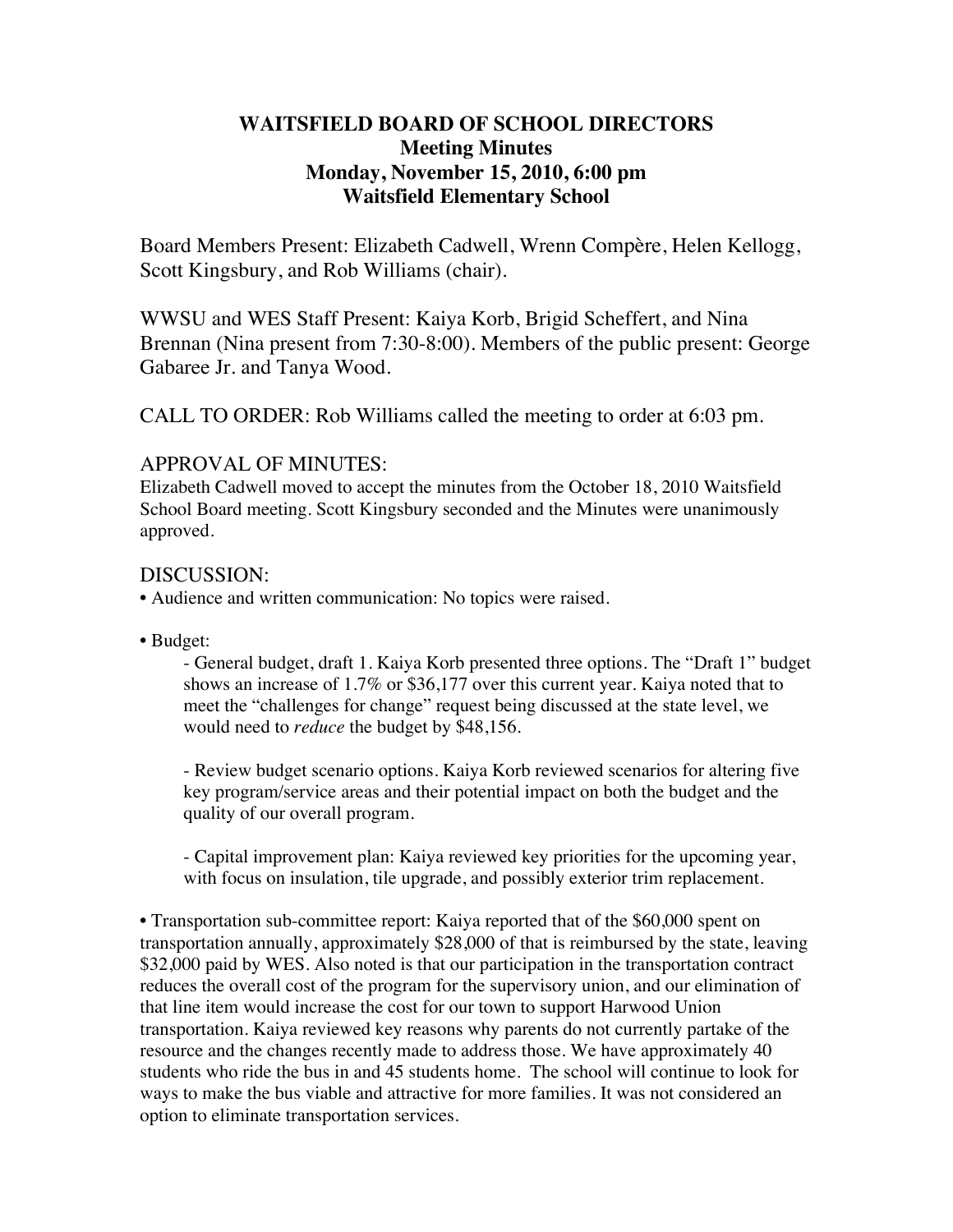• Solar sub-committee report: The committee was formed to enable the school to be proactive rather than reactive to future alternative energy opportunities. At this moment, the committee feels that a fixed panel, adjustable, rack mounted system is the best value. Also, given that municipalities are not eligible for tax credits, the committee considered whether a local business would host and be the fiscal agent for the school's system. However, the first step is to focus on conservation and improve the energy efficiency of the school to better understand our future energy needs. No action on alternative energy is sought right now. Kaiya will draft a summary of our interests in energy conservation/insulation and solicit proposals from businesses.

• French curriculum presentation: Nina Brennan presented a foreign language curriculum overview. She highlighted the value of starting in first grade and having the full continuum to sixth grade. This prepares children well for the intense language experience offered at Harwood. She uses a technique called *total physical response*, which engages the child through games, activities, stories etc. It also assumes a period of listening prior to speaking, in the earlier grade levels. Writing begins in third and fourth grades. Fifth and sixth grades get more rigorous and increase their focus on grammar. The upper unit also has an all-French day once a week, to push them higher and further prepare them for Harwood. The board appreciated the depth and tenor of her presentation and requested that it be made available online to the school community.

• Report out on water system / engagement with town water project: WES was granted an extension of enforcement discretion, from the state Division of Water Resources, in meeting the water system compliance standards in anticipation of the upcoming connection to the Waitsfield municipal water project. The issues of compliance do not affect the safety of our drinking water, and our water is checked daily to ensure that this remains the case. WES has given an initial deposit for the municipal water program. The annual cost to the school of the municipal water supply based on the ERU (estimated residential units) is estimated to be \$18,000. If we chose not to participate, we would need to upgrade our current system by next summer, which is estimated to cost approximately \$40,000. UV and chlorination systems are options for the disinfection system we could use at the school. Estimates for the upgrading work will be sought, and the binding nature of the current agreement will be determined and brought to the following meeting.

#### ACTION:

• Policy – F20-R Prevention of Harassment of Students (ready for adoption): No changes were made to the policy read last meeting. No questions were raised. Scott Kingsbury made a motion to approve F20-R as written. Helen Kellogg seconded and the motion was unanimously approved.

• Building / Grounds meeting report: Both staff and a small group of community members have identified needs and brainstormed ideas to meet those needs. The next step is to prioritize the list and take that to a professional for framing and estimating the project cost and flow. This plan will then be presented to the Board, PTA and Mad River Rec District. Brigid encouraged a safety audit prior to the finalization of the plan. The board requested that an update of this work be presented at the December board meeting.